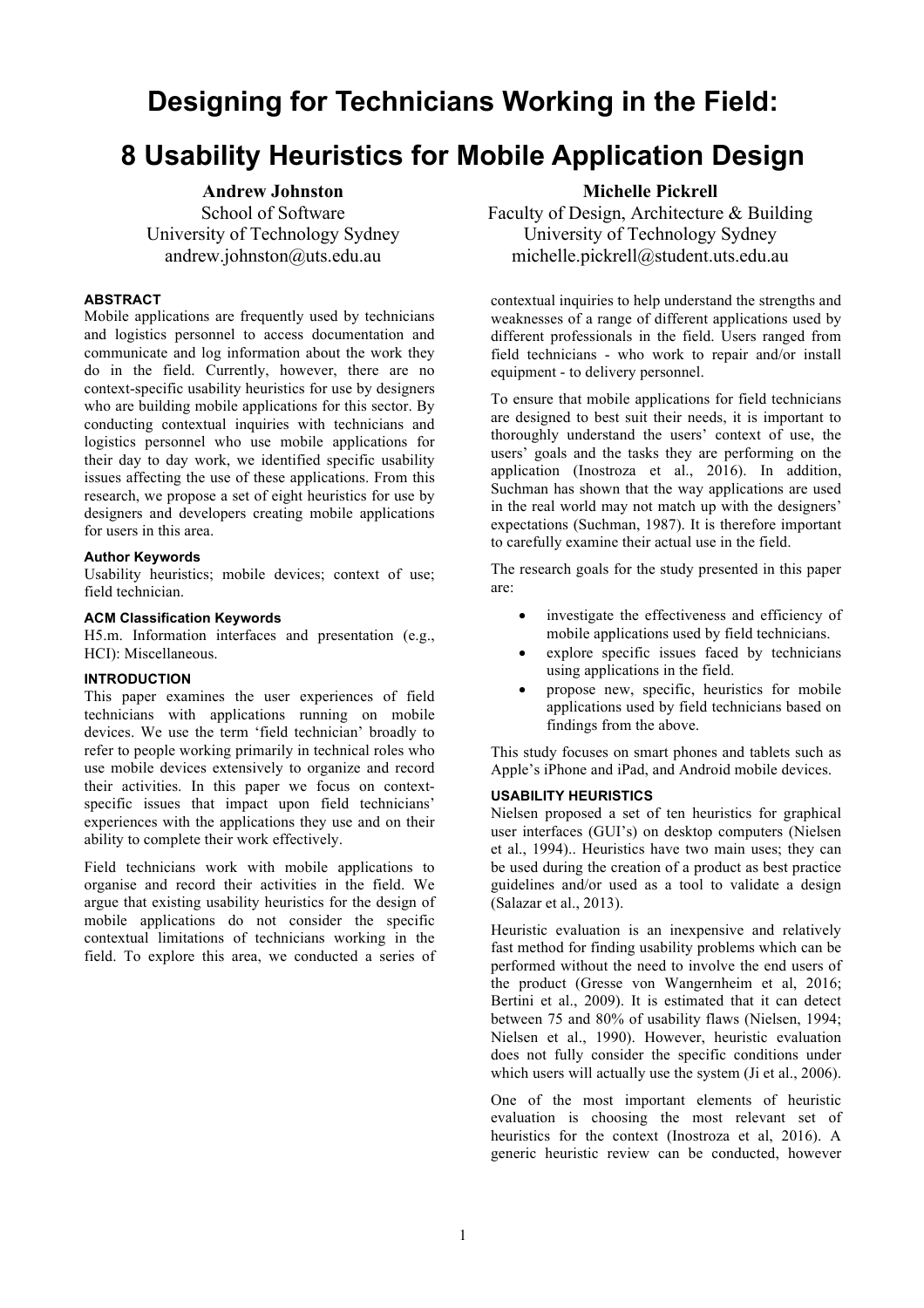these may miss domain specific problems (Inostroza et al, 2016; Gresse von Wangernheim et al, 2016).

## **Mobile heuristics**

Designing for mobile devices is difficult for a range of reasons including the physical limitations of the devices (Nielsen et al., 2013). These include the small screen size, which often needs to display large amounts of information (Inostroza et al, 2012; Tsiaousis et al., 2010). Alongside this, mobile devices have limited input controls and capabilities which hinder the quality of the interaction (Salazar et al., 2013; Tsiaousis et al., 2010). Slow connections and short battery life are other constraints of mobile devices (Sovio et al., 2007).

There is only a limited set of specific, current usability guidelines for mobile applications. This is mainly due to the fact that the technology has evolved very quickly (Yanez Gomez et al., 2014; Ji et al., 2006). In the past decade mobiles have advanced from being a device to make calls and are now complex, interactive multimedia systems (Ji et al., 2006). Therefore, many of the heuristic guidelines for older mobile devices are no longer relevant. However, Gomez (2014) proposes that we can re-use guidelines from the literature and adapt them, because the purpose behind the heuristic is derived from human behaviour rather than technology (Budiu et al., 2011).

To create heuristics for the design of successful mobile interactions it is important to understand the context in which they take place (Savio et al., 2007). For example, a set of heuristics used to evaluate a news or social media application on a phone may be very different to those used to validate an application used by an elevator technician. At a high level, 'context' includes a range of aspects including location and time of use as well as the environment in which the person is using their device (Bertini et al, 2009; Longoria, 2004). In particular, environmental aspects such as noise levels and lighting conditions should be taken into account (Longoria, 2004).

Considering how these environmental factors affect the user when they are interacting with the mobile application is of great importance. For example, there are many different distractions which can occur during mobile use. Firstly, visual distractions can be caused by a change in light which causes the user to have to reposition (Yi et al, 2005). Mobile users may also be exposed to several auditory distractions, such as people talking to them, during the use of their device (Tsiaousis et al, 2010). Alongside these factors, users may be multitasking, such as talking to someone or completing other tasks (Longoria, 2004). This shows that heuristics must be carefully selected or sourced so that they are relevant to the specific context that is being designed for (Holzinger, 2005).

Thus far, little research exists that proposes heuristics to better evaluate today's smartphone application characteristics and limitations (Gresse von Wangenheim et al., 2016). Salazar completed a systematic literature review which identified that there were few 'new'

heuristics for the mobile context and proposed instead a range of slight adaptations on Nielsen's 'traditional' heuristics (Salazar et al., 2013).

## **MATERIALS AND METHODS**

A qualitative study design was used to get a detailed understanding of the technician's personal perspectives on the technology that they use on a day to day basis. Contextual Inquiries were conducted with eight technicians who work in the field and use applications as a way of communicating and logging the information relevant to them and their company. In all, approximately 25 hours of interviews and observations were conducted.

Contextual interviews were performed within the context of the interviewee's workplace. All interviews were conducted in the field. The researchers travelled with the technicians between jobs to get an understanding of how the different applications are used for different types of jobs. The researchers focused on the impacts of the interviewees' work environment on their use of the applications. Particular attention was paid to factors which impeded interviewees' ability to work effectively and efficiently and/or comply with health and safety requirements.

All participants were male and had been working in their current role between 8 months and 15 years. Some participants conducted their work outdoors or in their cars, while others conducted their work indoors, for example working in lift wells.

## **FINDINGS**

This section outlines the results from the contextual interviews. Affinity diagramming (Beyer et al., 1998) was used to identify the themes in the data.

## **Interface**

During the interviews we identified three main issues with the interface design of the applications used by participants. These include poor colour contrast; small button size and unintuitive button placements; and very long forms.

The colours used for some applications made it difficult for the user to see the details of the interface. In some cases this was blue buttons on a black background. This is exacerbated by the glare created by the sunlight on the screen as well as additional glare which resulted from the user wearing a high visibility safety vest. It was observed that technicians would have to move into a shaded area under a tree or in the shadow of their vehicle to increase the visibility of the screen.

Small button size was another factor often seen in the applications used in the field. In many cases mobile touch target sizes (Nielsen et al, 2013) were not incorporated into the design, making it difficult for technicians to see the relevant button they were meant to press. This included important buttons such as the ability to save the form. In addition, the placement of buttons was sometimes unintuitive. For example, the button to submit a form was placed at the top of the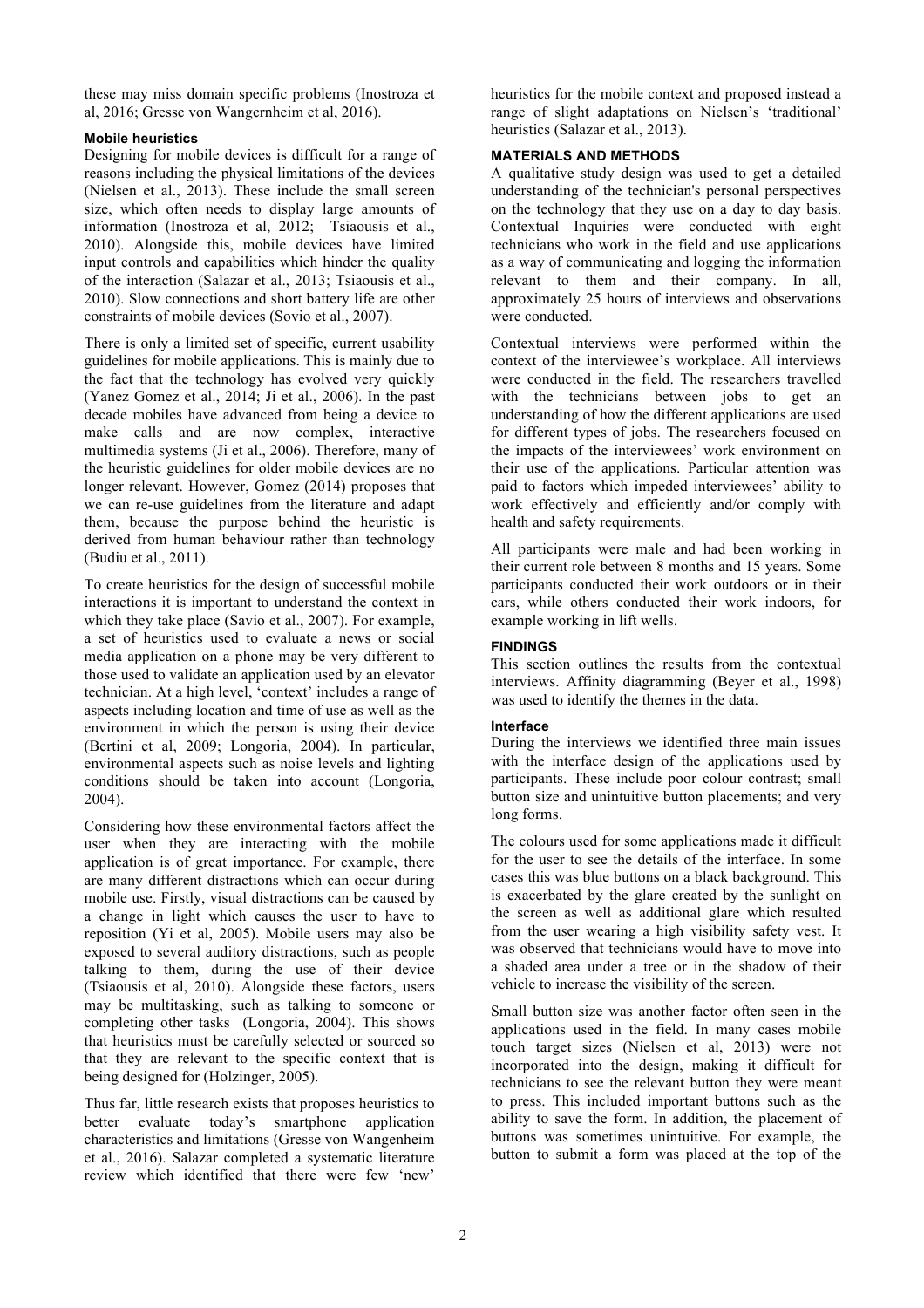form so the user was forced to scroll back up after entering data.

It was observed that technicians and delivery workers often had to input a lot of detailed information into the app. This was presented in very different formats. In some cases this was long forms with between 20 and 30 questions. In other cases it was a few open text fields where technicians were able to openly add whatever information they thought was necessary. Technicians commented that it was quite time consuming writing the information through the application on the phone due to the small screen and keyboard. In some cases the technicians would write notes in an email to send to themselves. They would then access the information later and copy it across to a web version of the same tool using a full size screen and keyboard.

#### **Hardware**

l

The main hardware issues observed concerned battery life, screen responsiveness and the effects of weather conditions. Alongside these issues, potential improvements were identified in the ways that phones' Global Positioning System (GPS) and camera were used.

Technicians commented that due to the glare on the screen being particularly bad, it was necessary to have the phone's screen brightness at full. This resulted in the battery draining quite quickly. While technicians often had car phone chargers so that they could recharge their device in the car, they were not in the vehicles for long enough in between jobs to fully re-charge their phones. When the phone's battery was low, their camera would become unresponsive.<sup>1</sup> The lack of camera functionality would then prevent the technicians from completing tasks which required images, such as work site audits.

Other technicians commented that the scanning functionality of their device did not work when it got wet, which happened frequently in rainy weather. For delivery drivers, whose primary work is based on scanning a barcode, the scanning ability is integral to them completing their day-to-day work.

It was also observed that GPS could have been incorporated into the applications to improve efficiency. For example, in some cases the technician had to type an address into the application multiple times where the GPS could be used to pre fill this for the technician based on their current location.

The observations and interviews showed that native applications gave users the ability to upload images far more efficiently than web-based applications. Users were able to take a photograph directly in the app, rather than having to take a photo using the phone's camera app, switch back to the browser, select the upload button, locate the image in the phone's image gallery and then upload it.

## **User experience and user control**

In some cases the applications did not give the technicians the control and freedom they needed to do their jobs. Many of the applications had shortfalls around the user experience, and as a result technicians had created work-arounds that allowed them to complete their jobs more easily.

In many cases the technicians needed information when on the job - for example, technical documentation for a particular piece of technology that they were working on. The applications used by these technicians often did not contain this documentation, and so in order to complete their work the technician would have to call their head office to ask office staff to look up certain information in manuals, or try to find the documentation online. In both situations, time is wasted and additional staff resources are required. If documentation cannot be found quickly, jobs which might otherwise be completed successfully on the spot must be deferred to a future visit. Technicians commented that they did not understand why this information is not available through the app. $\frac{2}{3}$ 

It was also observed that some technicians had to work across several different applications. This was due to the fact that multiple companies were working together. Each company had their own application and database and therefore technicians often had to input similar information about a particular job in both applications in order to fulfill reporting requirements.

#### **Use of data**

It wasn't always clear to technicians what the information they were recording was being used for. As a result, technicians would not always log enough information into the system or provide the relevant information needed. In some cases, it is very important for technicians to know what work has previously been done on particular pieces of equipment, as this will impact on how they approach a repair task for example. Where this past work has not been recorded in sufficient detail, the time taken for future repairs - and the quality of the work - may be impacted significantly.

Pragmatic information such as how to access a particular worksite was identified as being important, as was information about the client's history with the company and issues that had arisen during past jobs with that client. In other cases the ways that data was used was very obvious to the user. For example, some of the technicians used their applications to log the number of jobs they had done and this directly related to the financial payment they were given. In some cases there was a strong workplace performance aspect of the

 $\overline{a}$ 

Some operating systems make the camera unresponsive when charge is low to prolong battery life.

<sup>2</sup> There may be valid reasons (relating to copyright or the desire to secure an organisation's intellectual property for example) for not making some documentation available in easily copyable formats such as PDF. It may, however, be possible to supply this information embedded in an application without risking piracy.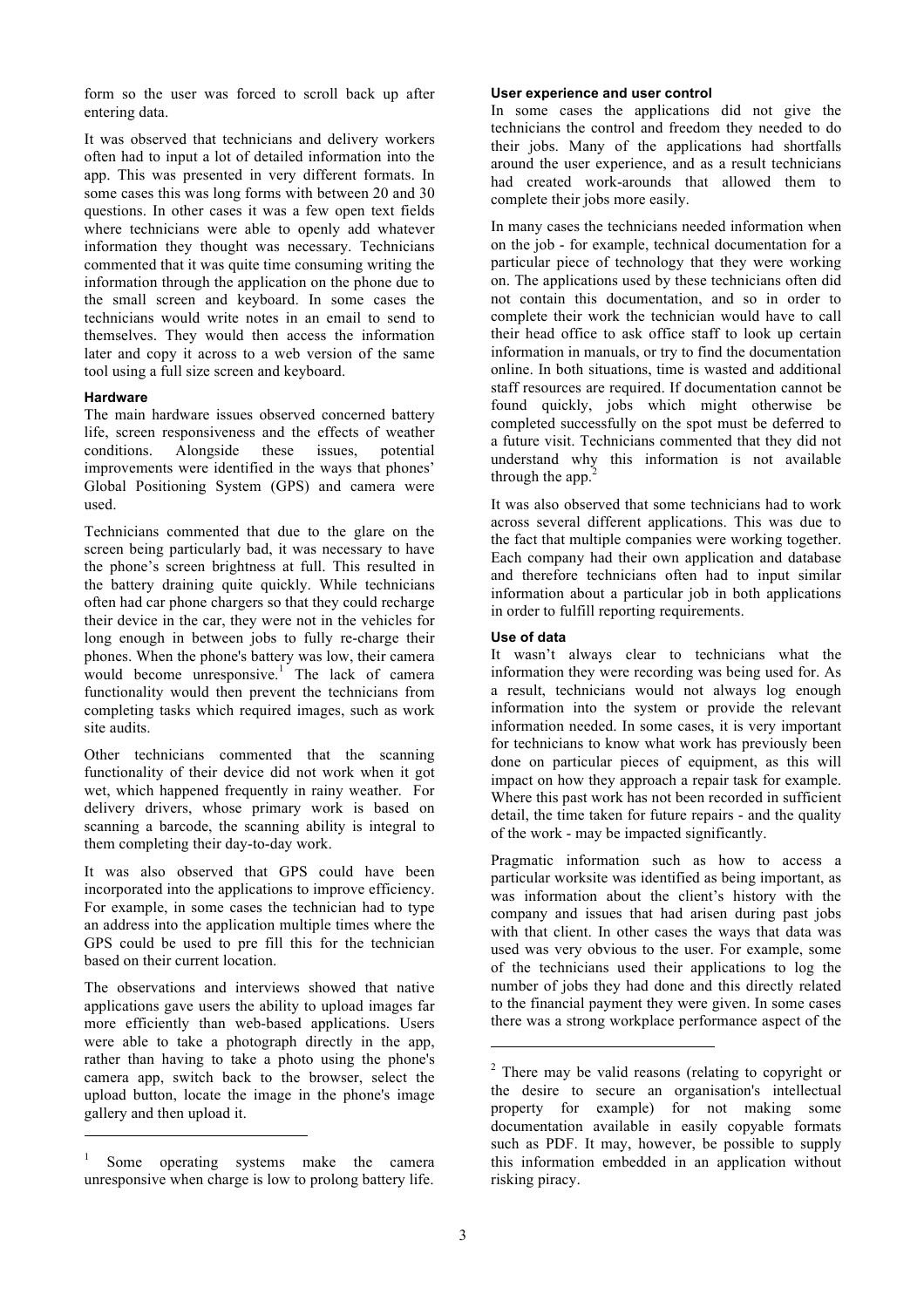applications that they use and the data collected was reflected back to the teams on a daily basis.

## **PROPOSED HEURISTICS**

Below are eight heuristics which are specific to the design of mobile applications for use by technicians working in the field. These heuristics are based on this research, however they have not yet been tested. It is recommended that they be used alongside other methods to validate application design including usability testing.

## *H1 - Ensure high contrast colour combinations are used for ease of visibility outdoors.*

Technicians often had difficulty seeing the content on the mobile screen when outdoors. This was due to glare from both the surrounding environment as well as their high visibility shirts. Colour combinations for outdoor use, such as dark text on a white or cream background can result in easier legibility.

## *H2 - Design applications to reduce strain on device batteries*

Due to the devices needing to be set with the highest backlight display for visibility, technicians commented that their devices quickly ran out of battery. They often had car chargers but were not in their cars for long enough to charge their devices adequately. Designing applications using display colours, which reduce the need to have backlighting on full, can reduce power consumption.

## *H3 - Provide users with multiple ways to provide input*

One common barrier to entering information into the application was the small screen and small keyboard of the mobile devices. This often resulted in technicians writing high-level notes in the application and having to return to the system later in the day when they were at their desktop computer to write up their full report. Providing additional ways for this information to be captured, such as such as image, audio recordings or structured text, allows for easier input by technicians.

## *H4 - Provide technicians with access to activity histories*

A single client or worksite is often visited many times by a wide range of different technicians. Some technicians, have a history of numerous past jobs with particular clients. Information learned by a technician about a particular client should be made available to other technicians working with that client in the future via their app/s. The same applies to pieces of equipment which may be serviced or repaired many times during their working life.

## *H5 - Provide technicians with the technical documentation they need to do their jobs through the app*

In some cases technicians did not have easy access to the technical documentation they needed to do their job, such as safety guidelines or equipment manuals. This was often frustrating for technicians, as they would

have to search online or call head office to arrange to have it sent. Incorporating this information into an app helps ensure it can easily be accessed.

## *H6 - Ensure the application is able to locally save any relevant data*

In a few cases, delivery personnel lost over an hours worth of information that they had input into their system as it had not been saved on their device. This resulted in the technician having to re-do this work. To reduce the risk of data being lost, ensure that the technology has the capacity to function offline without issue for at least the duration of the work. Data should then be synced automatically when an internet connection becomes available.

## *H7 - Provide technicians with an understanding of what the data they input will be used for*

Technicians commented that they were not always sure what the information they were inputting into the application would be used for. This resulted in some technicians not always adding the necessary detail. Technicians also commented that they would appreciate having access to past job information when they returned to a customer. Providing technicians with an outline of what the data they input is used for, and access to this information when it is most useful (see H4 and H5), helps them to understand what information they are required to input and encourages them to do this fully and completely.

*H8 - Design application workflow around the technicians' work practices instead of the technical structures of back-end systems*

The structures and limitations of back-end systems are often reflected in the technicians' experiences with their applications. The design of the application workflow should be based on the needs and existing work practices of the technician, rather than the technical structures of existing systems.

## **CONCLUSION**

This study focused on the use of mobile applications by technicians working in the field. We found that there are no existing usability heuristics designed for this specific context. Contextual inquiries were conducted to better understand this specific context of use. Based on the findings from these inquiries, a set of eight heuristics have been proposed for use by designers and developers working in the area. These proposed context-specific heuristics are intended to be used alongside 'traditional' usability heuristics for interaction design. Using both sets of heuristics, alongside other validation methods, such as usability testing, should result in more usable applications for technicians in the field.

## **ACKNOWLEDGEMENTS**

We would like to thank all the organisations and field technicians who participated in this study.